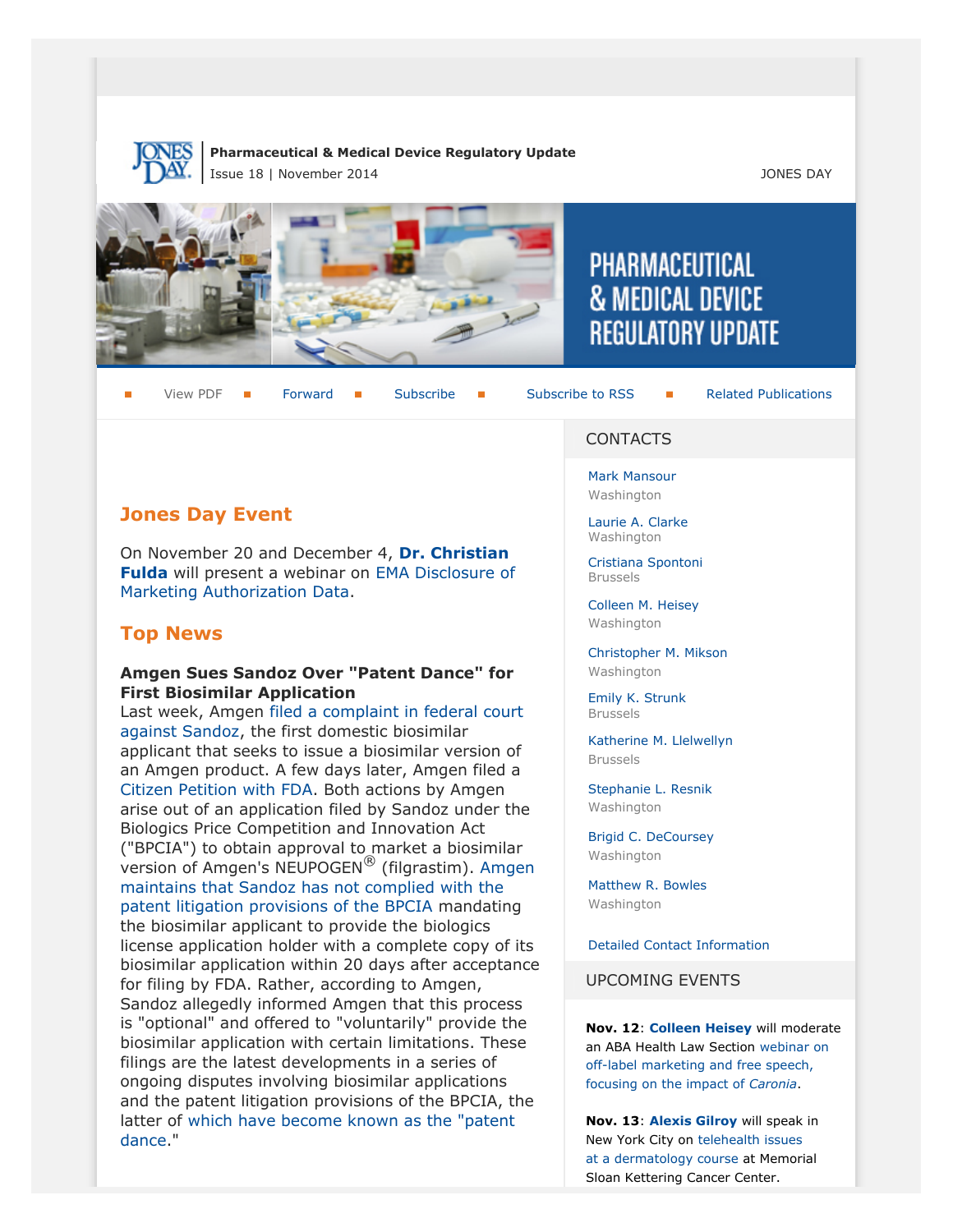## **Incoming GOP Senate Will Likely Press FDA to Ease Up on Regulation**

As a result of this week's midterm elections, the incoming Republican majority will likely try to challenge FDA on several fronts, seeking to ease regulatory burdens for drug and device manufacturers. Some Republicans, for instance, have criticized FDA's new plan to start regulating laboratory developed tests. Other critics have argued that too much regulation can overly burden industry in getting new drugs and devices to market in the midst of health crises. The trade press has made a variety of predictions as to how the incoming GOP Senate could affect FDA-regulated industries. [Politico](http://www.politico.com/morningehealth/1114/morningehealth15973.html) predicts the GOP sweep could provide a fresh start for health IT, and it also notes the GOP may prefer a voluntary risk framework rooted in an industry-led approach for implementing the Food and Drug Administration Safety and Innovation Act of 2012 ("FDASIA"). Vox, for its part, compiled a [summary of](http://www.vox.com/2014/10/20/6953771/weed-legalization-alaska-florida-oregon-washington-dc-vote/in/6914992) [how the marijuana initiatives \(including those for](http://www.vox.com/2014/10/20/6953771/weed-legalization-alaska-florida-oregon-washington-dc-vote/in/6914992) [medical use\) fared in the midterm elections](http://www.vox.com/2014/10/20/6953771/weed-legalization-alaska-florida-oregon-washington-dc-vote/in/6914992). In Arizona, [voters passed right-to-try legislation](http://www.washingtonpost.com/blogs/wonkblog/wp/2014/11/05/voters-in-arizona-just-overwhelmingly-backed-a-dallas-buyers-club-law-will-it-help-patients/), permitting dying patients to use medications that have successfully completed Phase I clinical testing but have not received final FDA approval. It remains to be seen how Republicans will prioritize easing the regulatory burden on industry, but the change in Senate dynamics is likely to have an impact on drug and device makers.

**Nov. 13–14**: **[Dr. Christian Fulda](http://www.jonesday.com/cfulda/)** will speak in Brussels, Belgium on [European](http://www.fdli.org/conferences/conference-pages/brussels-conference/overview) [and U.S. transparency standards at the](http://www.fdli.org/conferences/conference-pages/brussels-conference/overview) [FDLI Conference](http://www.fdli.org/conferences/conference-pages/brussels-conference/overview).

**November 20**: **[Laurie Clarke](http://www.jonesday.com/lclarke/)** will speak at an ABA Health Section [webinar](http://shop.americanbar.org/ebus/ABAEventsCalendar/EventDetails.aspx?productId=138341798) on [medical device](http://shop.americanbar.org/ebus/ABAEventsCalendar/EventDetails.aspx?productId=138341798) fundamentals.

#### RELATED PRACTICES

[FDA Regulatory & Compliance Counseling](http://www.jonesday.com/fdaregulatoryandcompliancecounseling/)

[Health Care](http://www.jonesday.com/Health-Care-Practices)

[Life Sciences](http://www.jonesday.com/lifesciences/)



WEBINAR **EMA Disclosure of Marketing Authorization Data**

November 20, 2014 December 4, 2014

**[Details](http://www.jonesday.com/ema-disclosure-of-marketing-authorization-data-11-20-2014/)** 

## **FDA Issues Guidance for Industry on Delaying, Refusing Drug Inspections**

Last week, FDA issued a [guidance for industry](http://www.fda.gov/downloads/RegulatoryInformation/Guidances/UCM360484.pdf) on the circumstances that constitute delaying, denying, limiting, or refusing a drug inspection, as required by the FDASIA. In July 2013, FDA issued a draft guidance on the issue. In response to public comments on the draft guidance, FDA revised the final version to clarify the expectations regarding the types of actions, inaction, and circumstances under which FDA would consider a drug adulterated. Examples of delaying, denying, or limiting an inspection that may cause drugs to be adulterated include failing to produce requested records within the timeframe specified by FDA without reasonable explanation, preventing the FDA inspector from beginning the inspection, and restricting entry to a portion of the facility without reasonable explanation. The guidance also adds a nonexhaustive list of examples of what may constitute "reasonable explanations" for such actions, inactions, or circumstances that could otherwise be considered delaying, denying, or limiting inspection, or refusing to permit entry or inspection. For example, the guidance provides that a "potentially reasonable explanation" may include when a facility refuses to allow FDA investigators access to aseptic processing areas until the investigator accommodates the facility's documented gowning procedures.

#### **FDA Hosts Webinar to Clarify Draft Guidance on LDTs**

On October 23, 2014, FDA held a webinar to clarify the [two draft guidance documents](http://www.jonesday.com/files/Publication/d629898d-aa1f-43f4-b579-9c88a506cd58/Presentation/PublicationAttachment/8d524301-ff88-4585-8b97-a2a74a5ba906/FDA%20Releases%20Framework.pdf) [that were released on October 3, 2014,](http://www.jonesday.com/files/Publication/d629898d-aa1f-43f4-b579-9c88a506cd58/Presentation/PublicationAttachment/8d524301-ff88-4585-8b97-a2a74a5ba906/FDA%20Releases%20Framework.pdf) regarding the proposed regulation of laboratory developed tests ("LDTs"). FDA made several clarifying statements during the webinar, both during the presentation and in the subsequent lengthy question and answer session. The [recorded webinar,](http://www.fda.gov/downloads/Training/CDRHLearn/UCM421212.wmv) [transcript,](http://www.fda.gov/downloads/Training/CDRHLearn/UCM421213.pdf) and [slides](http://www.fda.gov/downloads/Training/CDRHLearn/UCM419777.pdf) are posted on FDA's website. Katherine Serrano from the Office of In Vitro Diagnostic Device Evaluation and Safety, Center for Devices and Radiological Health, walked participants through the timeline set out in the draft guidance documents, explaining when certain requirements would be in effect. The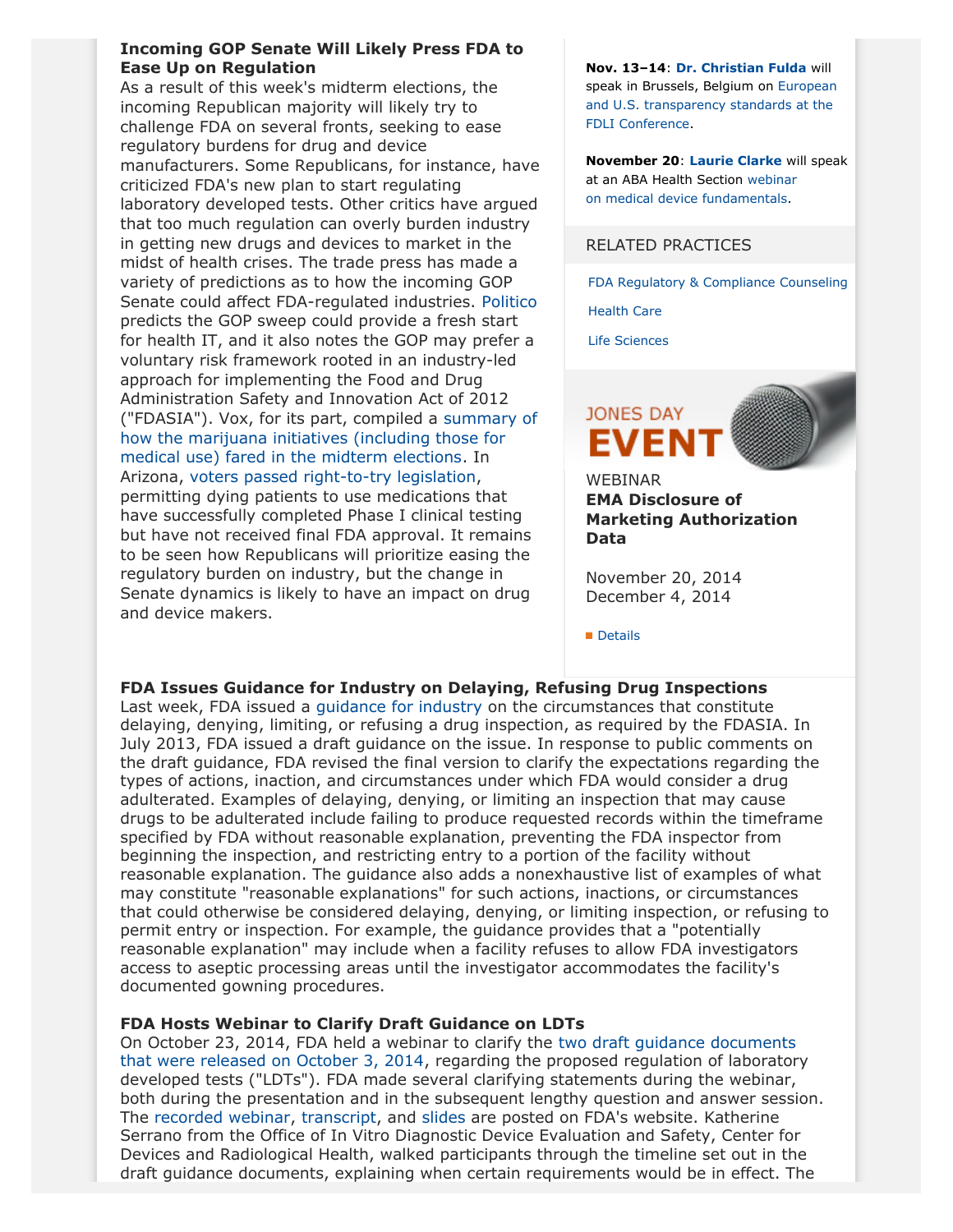slide presentation included several helpful charts that simplified the requirements of the draft guidance.

After the slide presentation, FDA answered participants' questions. When asked whether the public should expect to see revised drafts of the guidance documents, FDA said it will depend on whether the public comment process prompts "significant" revisions. In response to questions about medical device user fees, [Serrano said](http://www.fda.gov/downloads/Training/CDRHLearn/UCM421213.pdf), "under the current agreement that we have with industry we would actually not be enforcing user fee requirements on laboratory developed tests" and "whether or not laboratory developed tests would be subject to user fees is a topic for discussion in future negotiations." But the draft guidance provides, "Submission of the registration and listing information must be accompanied by payment of the registration fee" in the context of LDT manufacturers who decide not to submit LDT notifications. So, whether laboratories must pay the medical device user fees is not yet clear.

During the slide presentation, FDA specifically requested public comment on the following issues: (i) whether the risk mitigations for Traditional LDTs was sufficient; (ii) whether the factors for determining Rare Disease LDT status are appropriate; and (iii) whether the risk mitigations for Unmet Needs LDTs are sufficient. FDA [intends to hold a public meeting in](http://www.fda.gov/medicaldevices/productsandmedicalprocedures/invitrodiagnostics/ucm407296.htm) [early January 2015](http://www.fda.gov/medicaldevices/productsandmedicalprocedures/invitrodiagnostics/ucm407296.htm) to collect additional input. *The public comment period for both draft guidance documents closes on February 2, 2015*.

### **Other News**

[Rand Corp Estimates Biosimilars Could Save \\$44 Billion Over 10 Years](http://www.chaindrugreview.com/front-page/newsbreaks/study-biosimilars-promise-substantial-cost-savings)

[FDA Unveils New Website on Postmarket Drug Sampling and Testing](http://www.fda.gov/Drugs/ScienceResearch/ucm407277.htm?source=govdelivery&utm_medium=email&utm_source=govdelivery)

[FDA Approved Twice as Many De Novo Petitions in 2013 Due to Newly Established](https://www.pharmamedtechbi.com/~/media/Supporting%20Documents/The%20Gray%20Sheet/40/43/CHIReportTakingthePulseofMedicalDeviceRegulationInnovation_Oct2014.pdf) [Pathway for Low-Risk Devices, Report Finds](https://www.pharmamedtechbi.com/~/media/Supporting%20Documents/The%20Gray%20Sheet/40/43/CHIReportTakingthePulseofMedicalDeviceRegulationInnovation_Oct2014.pdf)

[FDA Encourages Development of Devices for Patients with Disabilities](http://blogs.fda.gov/fdavoice/index.php/2014/10/fda-encourages-development-of-devices-for-patients-with-disabilities/?source=govdelivery&utm_medium=email&utm_source=govdelivery)

[Australia's Consumer Protection Agency Proposes Stronger Pharmaceuticals Marketing](http://registers.accc.gov.au/content/index.phtml/itemId/1179619/fromItemId/278039) **[Code](http://registers.accc.gov.au/content/index.phtml/itemId/1179619/fromItemId/278039)** 

[NIH Launches New Website for Global Clinical Trials](http://www.raps.org/Regulatory-Focus/News/2014/10/29/20648/How-NIH-Hopes-to-Make-Running-Global-Clinical-Trials-Easier-for-Everyone/)

[Patient Advocacy Groups Band Together to Ensure Patients' Voices Heard in FDA](http://www.biosimsafety.org/news/) [Biosimilars Debate](http://www.biosimsafety.org/news/)

[FDA Regulations Increased 15 Percent from 2000 to 2012, Data Shows](http://www.raps.org/Regulatory-Focus/News/2014/10/30/20656/Its-Not-Just-You-FDA-Regulatory-Requirements-Really-Are-Increasing/)

[Congressmen, Doctors, Pharmacists, and Patients Demand Explanation for Increase in](http://chicago.cbslocal.com/2014/10/31/prices-soar-for-some-generic-drugs-why/) [Prices of Generic Drugs](http://chicago.cbslocal.com/2014/10/31/prices-soar-for-some-generic-drugs-why/)

## **Regulatory Updates**

## **FDA Seeks Comments on Best Communication Practices Between IND Sponsors and FDA**

In the [October 29, 2014,](http://www.gpo.gov/fdsys/pkg/FR-2014-10-29/pdf/2014-25641.pdf) *Federal Register*, FDA announced the establishment of a docket to receive suggestions, recommendations, and comments from interested parties, including academic institutions, regulated industry, and other interested organizations on best practices for communication between FDA and investigational new drug application ("IND") sponsors during drug development. FDA says it intends to issue draft guidance in the future on this topic. *Comments due December 29, 2014*.

## **FDA Classifies Nucleic Acid-Based Devices for Detection of Antibiotic Resistant TB**

In the [October 22, 2014,](http://www.gpo.gov/fdsys/pkg/FR-2014-10-22/pdf/2014-25049.pdf) *Federal Register*, FDA issued its classification of nucleic acidbased in vitro diagnostic devices for the detection of *Mycobacterium tuberculosis* complex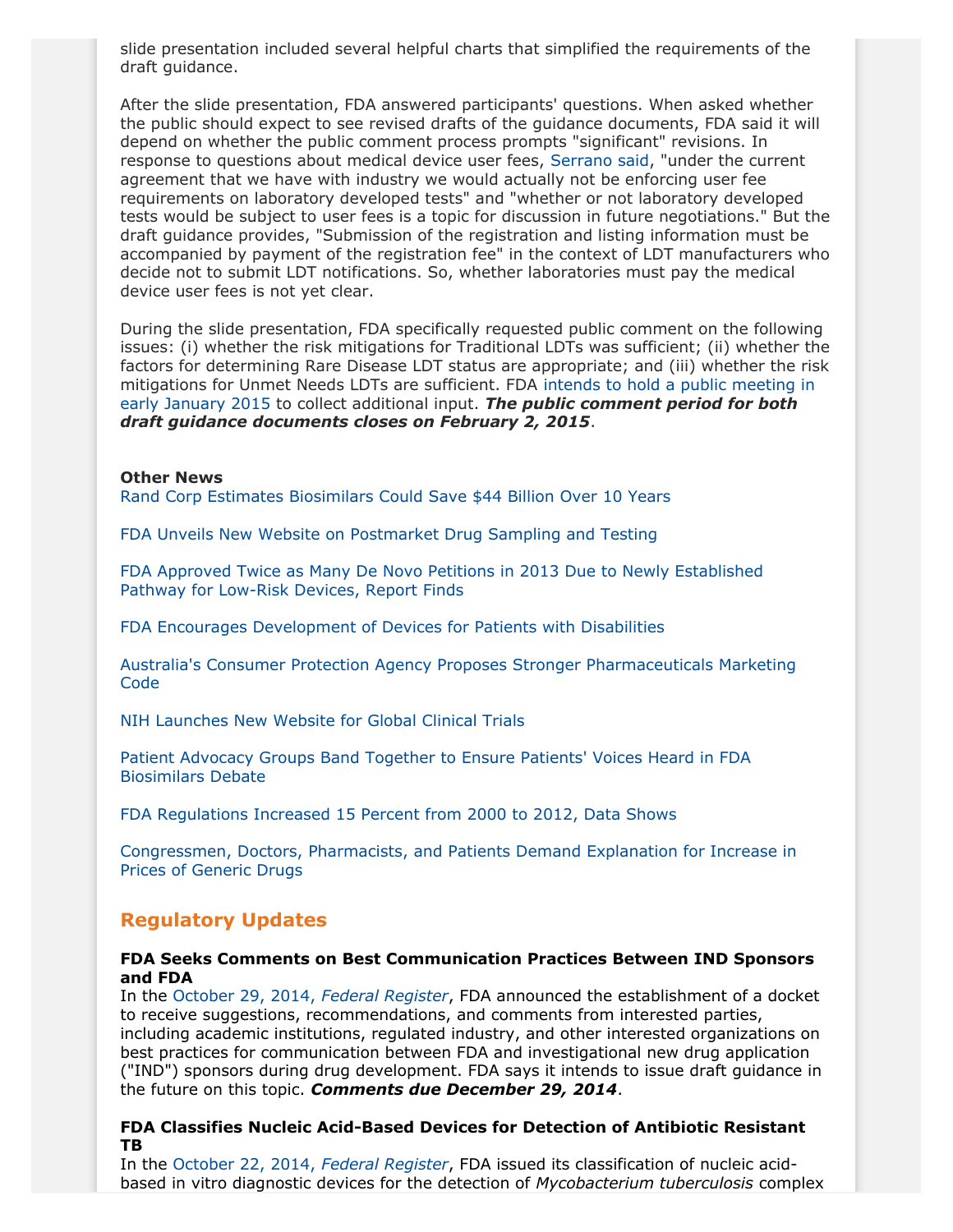("MTB-complex") and the genetic mutations associated with MTB-complex antibiotic resistance in respiratory specimens devices into class II (special controls).

#### **FDA Determines Certain Products Not Withdrawn for Safety or Effectiveness Reasons**

- TOPICORT (desoximetasone) Cream
- DIAMOX (acetazolamide) intravenous, 500 milligrams (mg) base/vial, and DIAMOX (acetazolamide) tablets, 125 mg and 250 mg

## **FDA Amends Animal Drug Rules to Reflect August Approvals and Changes in Sponsorship**

In the [October 28, 2014,](http://www.gpo.gov/fdsys/pkg/FR-2014-10-28/pdf/2014-25588.pdf) *Federal Register*, FDA issued a technical amendment to the animal drug regulations reflecting approval actions for new animal drug applications ("NADAs") and abbreviated new animal drug applications ("ANADAs") during August 2014. The animal drug regulations are also being amended to reflect a revised food safety warning and a change of sponsorship of two NADAs and one ANADA.

## **FDA Issued the Following Draft and Final Guidance Documents**

*[Guidance for Industry Circumstances that Constitute Delaying, Denying, Limiting, or](http://www.fda.gov/downloads/RegulatoryInformation/Guidances/UCM360484.pdf) [Refusing a Drug Inspection](http://www.fda.gov/downloads/RegulatoryInformation/Guidances/UCM360484.pdf)*. October 22, 2014, *Federal Register*.

*[Draft Guidance for Industry Migraine: Developing Drugs for Acute Treatment](http://www.fda.gov/downloads/Drugs/GuidanceComplianceRegulatoryInformation/Guidances/UCM419465.pdf)*. October 21, 2014, *Federal Register*. *Comments due December 22, 2014*.

*[Draft Guidance for Industry Same Surgical Procedure Exception Questions and Answers](http://www.fda.gov/BiologicsBloodVaccines/GuidanceComplianceRegulatoryInformation/Guidances/Tissue/ucm419911.htm) [Regarding the Scope of the Exception](http://www.fda.gov/BiologicsBloodVaccines/GuidanceComplianceRegulatoryInformation/Guidances/Tissue/ucm419911.htm)*. October 23, 2014, *[Federal Register](http://www.gpo.gov/fdsys/pkg/FR-2014-10-23/pdf/2014-25217.pdf)*. *Comments due December 22, 2014*.

*[Draft Guidance on Qualification of Biomarker Galactomannan in Studies of Treatments of](http://www.fda.gov/downloads/Drugs/GuidanceComplianceRegulatoryInformation/Guidances/UCM420248.pdf) [Invasive Aspergillosis](http://www.fda.gov/downloads/Drugs/GuidanceComplianceRegulatoryInformation/Guidances/UCM420248.pdf)*. October 27, 2014, *[Federal Register](http://www.gpo.gov/fdsys/pkg/FR-2014-10-27/pdf/2014-25532.pdf)*. *Comments due December 26, 2014*.

# **Information Collection Activities**

### **FDA Announced the Following Collections Have Been Submitted to OMB for Approval**

Application for Participation in the Food and Drug Administration Commissioner's Fellowship Program

Correction: Notification and Recordkeeping Requirements for Exports

Adverse Experience Reporting for Licensed Biological Products; and General Records

State Petitions for Exemption From Preemption

# **Upcoming Meetings, Workshops, and Conferences**

## **Drugs and Biologics**

[FDA Outreach Meeting for the Pediatric Cancer Advocacy Community](http://www.fda.gov/Drugs/NewsEvents/ucm419808.htm) will be held **November 18, 2014**, in Silver Spring, MD.

[The Seventh Annual Sentinel Initiative Public Workshop](http://www.gpo.gov/fdsys/pkg/FR-2014-10-22/pdf/2014-25053.pdf) will convene on **February 5, 2015**, in Washington, D.C. to discuss a variety of topics on active medical product surveillance.

#### **Medical Devices**

[Public Workshop on Regulatory Science Considerations for Software Used in Diabetes](http://www.gpo.gov/fdsys/pkg/FR-2014-10-15/pdf/2014-24451.pdf) [Management](http://www.gpo.gov/fdsys/pkg/FR-2014-10-15/pdf/2014-24451.pdf) will be held **November 13, 2014**, in Silver Spring, MD.

[Public Workshop on Brain-Computer Interface Devices for Patients with Paralysis and](http://www.gpo.gov/fdsys/pkg/FR-2014-08-19/pdf/2014-19576.pdf) [Amputation](http://www.gpo.gov/fdsys/pkg/FR-2014-08-19/pdf/2014-19576.pdf) will be held **November 21, 2014**, in Silver Spring, MD.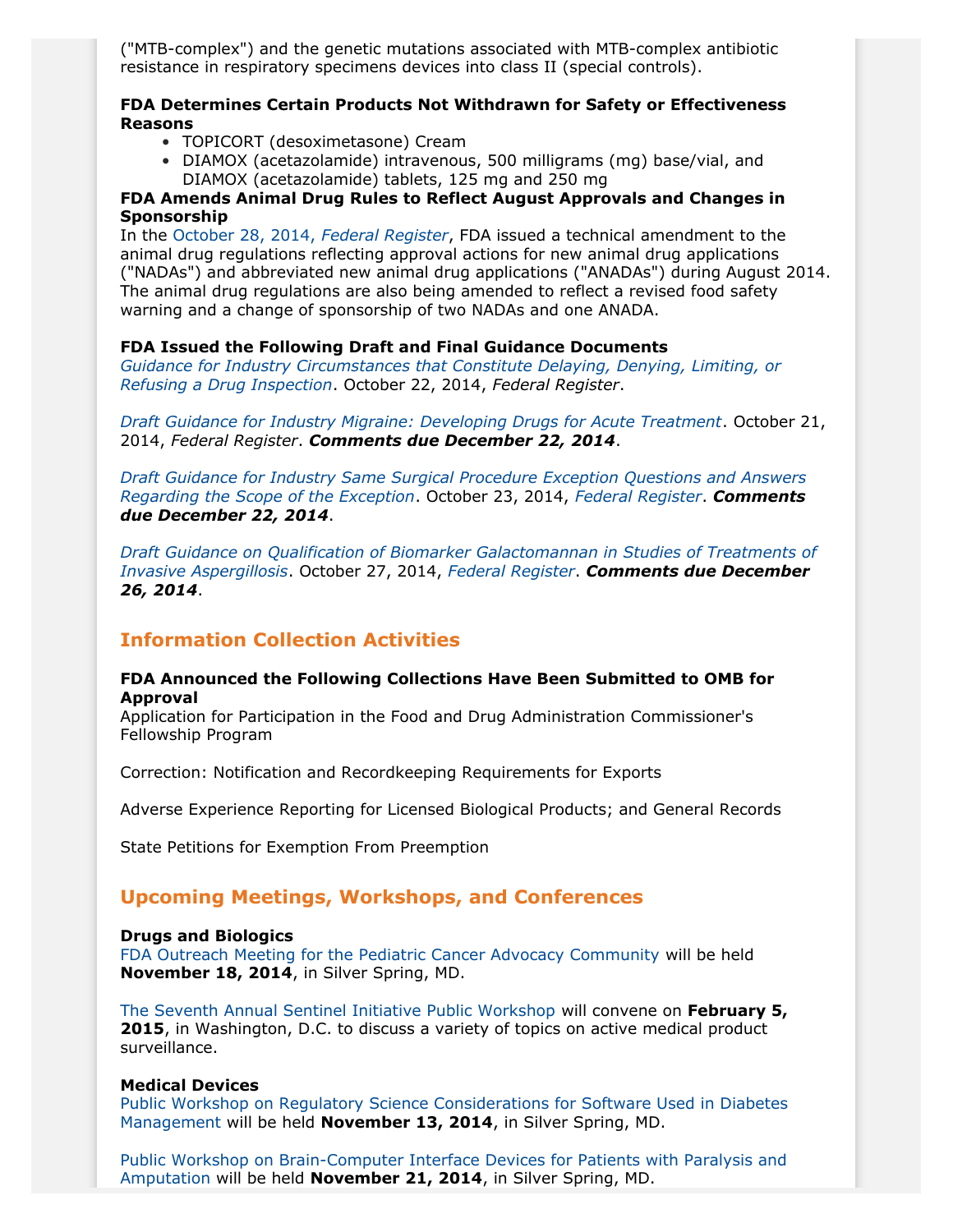## **Advisory Committees**

[November 14, 2014: Ophthalmic Devices Panel of the Medical Devices Advisory](http://www.fda.gov/AdvisoryCommittees/Calendar/ucm416334.htm) [Committee](http://www.fda.gov/AdvisoryCommittees/Calendar/ucm416334.htm) (to discuss premarket approval of an interocular lens implant)

[November 18, 2014: Drug Safety and Risk Management Advisory Committee](http://www.fda.gov/AdvisoryCommittees/Calendar/ucm417986.htm) (to discuss risk evaluation and mitigation strategies and elements to assure safe use of eculizumab (SOLIRIS))

[November 19, 2014: Science Board to the FDA](http://www.fda.gov/AdvisoryCommittees/Calendar/ucm418045.htm) (to discuss data related to anesthetics and sedation drugs in children)

[November 24–25, 2014: Anesthetic and Analgesic Drug Products Advisory Committee](http://www.gpo.gov/fdsys/pkg/FR-2014-10-03/pdf/2014-23549.pdf) (to discuss the risk–benefit balance of epidural steroid injections for inflammation and pain management)

[December 2–3, 2014: Blood Products Advisory Committee](http://www.gpo.gov/fdsys/pkg/FR-2014-10-22/pdf/2014-25067.pdf) (to hear scientific data related to reconsideration of the current blood donor deferral policy for men who have had sex with another man since 1977, to hear information about the emergence of the chikungunya virus in the Western Hemisphere, and to hear information about rapid surveillance for Middle Eastern Respiratory Syndrome coronavirus)

[December 4, 2014: Anti-Infective Drugs Advisory Committee Meeting Announcement](http://www.fda.gov/AdvisoryCommittees/Calendar/ucm420134.htm) (to discuss issues related to clinical development programs and clinical trial designs for antibacterial products for the treatment of patients with serious bacterial infections for which there are limited or no therapeutic options)

[December 12, 2014: Orthopaedic and Rehabilitation Devices Panel of the Medical Devices](http://www.gpo.gov/fdsys/pkg/FR-2014-09-22/pdf/2014-22444.pdf) [Advisory Committee](http://www.gpo.gov/fdsys/pkg/FR-2014-09-22/pdf/2014-22444.pdf) (to discuss premarket approval of a spine-spacing device)

For more comprehensive listings of FDA meetings, please visit these FDA web pages: [Meetings, Conferences, and Workshops \(Drugs\)](http://www.fda.gov/drugs/newsevents/ucm132703.htm)

[Workshops, Meetings, and Conferences \(Biologics\)](http://www.fda.gov/BiologicsBloodVaccines/NewsEvents/WorkshopsMeetingsConferences/ucm280422.htm)

Workshops [and Conferences \(Medical Devices\)](http://www.fda.gov/MedicalDevices/NewsEvents/WorkshopsConferences/default.htm)

[FDA Advisory Committee Calendar](http://www.fda.gov/AdvisoryCommittees/Calendar/default.htm)

## **Enforcement Updates**

#### **Recent Product Recalls**

In recent weeks, drug manufacturers recalled certain lots of two injectable drug products, one due to the presence of particulate matter in one vial, and another because the product may have experienced temperatures outside the allowable range during shipment. A compounder of human and veterinary products also recalled certain unexpired sterile injectable and powdered products due to lack of sterility assurance.

A drug manufacturer recalled certain lots of several different intravenous solution products due to the potential for leakage that could lead to contamination, and an intravenous port manufacturer recalled two lots of plastic containers due to complaints it received about particulate matter in the sterile fluid path.

Finally, a drug repackaging company recalled a naproxen sodium product because some packages actually contained ibuprofen, and a baby wipe manufacturer issued a nationwide recall of its products due to potential bacterial contamination.

View a [complete listing of FDA Recalls.](http://www.fda.gov/safety/recalls/)

#### **Recent Warning Letters**

In the first warning letter that exercises new authority granted under FDASIA as the basis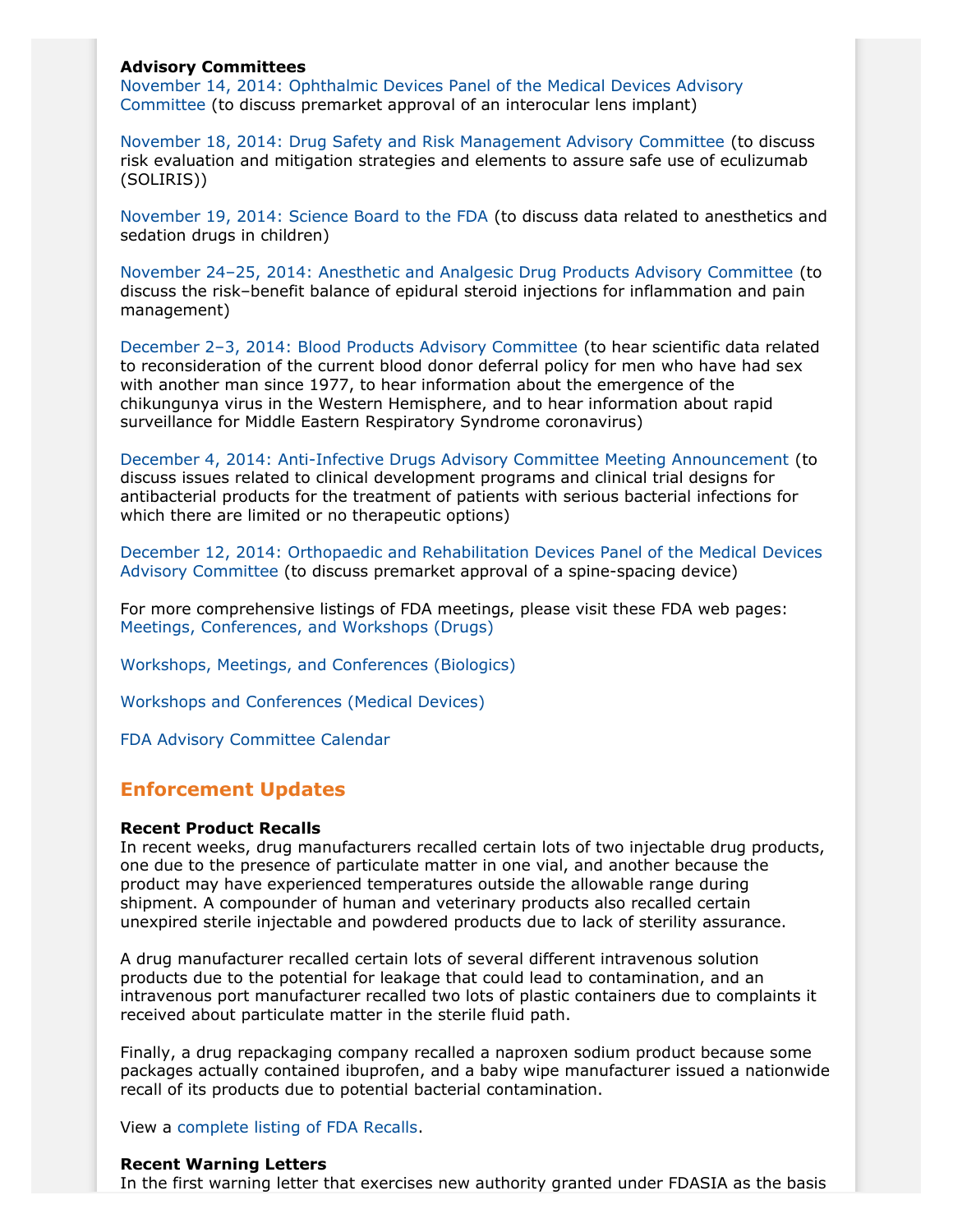of a violation, FDA cited a foreign pharmaceutical manufacturing facility for adulterated drug products because the manufacturer "refused inspection" by denying entry to FDA inspectors. (FDA also recently released [guidance](http://www.fda.gov/downloads/RegulatoryInformation/Guidances/UCM360484.pdf) on this topic.) FDA subsequently placed the firm on [import alert](http://www.accessdata.fda.gov/cms_ia/importalert_821.html), also based on the new authority.

FDA continues to cite medical device manufacturers for violations of the Quality Systems Regulations ("QSR"), including inadequate handling of complaints, insufficient process controls, and lack of written testing plans to ensure product conformance. Recipients of recently posted warning letters for QSR violations included manufacturers of gas pressure regulators, balloon catheters, vascular implants, intravascular catheters, audiometers, a shock treatment life vest, and a pacifier-activated lullaby device. The manufacturer of the pacifier-activated lullaby device was also cited for unapproved modifications to a cleared medical device.

Drug manufacturers continue to receive warning letters for Current Good Manufacturing Practices ("CGMP") violations, as well as misbranded or unapproved drugs. CGMP violations include insanitary conditions and inadequate quality controls.

FDA continues to keep close watch on compounding pharmacies and recently posted yet another warning letter citing one such pharmacy for failing to obtain valid prescriptions for its compounded products, a practice that renders the pharmacy ineligible for statutory exemptions to laws that would otherwise apply to drug manufacturers. The compounding pharmacy was additionally cited for violations relating to insanitary conditions, CGMP, and selling unapproved drug products.

Finally, FDA also recently posted a warning letter to a veterinary company that sells animal drugs online, citing it for marketing numerous unapproved new animal drugs.

View [FDA's Warning Letters Home page](http://www.fda.gov/iceci/enforcementactions/WarningLetters/default.htm) (scroll down for listing of recently posted Warning Letters).

Since the last *Update*, the Office of Prescription Drug Promotion ("OPDP") issued an untitled letter to a drug manufacturer deeming the drug product misbranded because the manufacturer's promotional material omitted important risk information associated with the drug, contained unsubstantiated superiority claims, and omitted material facts.

View a [complete listing of 2014 OPDP Warning Letters and Notices of Violations.](http://www.fda.gov/Drugs/GuidanceComplianceRegulatoryInformation/EnforcementActivitiesbyFDA/WarningLettersandNoticeofViolationLetterstoPharmaceuticalCompanies/ucm380323.htm#DDMAC)

# **Recent Drug and Device Approvals/Clearances**

[First vaccine approved by FDA to prevent serogroup B Meningococcal disease](http://www.fda.gov/NewsEvents/Newsroom/PressAnnouncements/ucm420998.htm) (October 29, 2014)

[FDA approves new treatment for rare form of hemophilia](http://www.fda.gov/NewsEvents/Newsroom/PressAnnouncements/ucm420263.htm) (October 24, 2014)

For additional information on drug and device approvals and clearances, please visit FDA's web pages on [Drug Approvals and Databases](http://www.fda.gov/Drugs/InformationOnDrugs/) (includes biologics) and [Device Approvals,](http://www.fda.gov/medicaldevices/productsandmedicalprocedures/deviceapprovalsandclearances/default.htm) [Denials, and Clearances.](http://www.fda.gov/medicaldevices/productsandmedicalprocedures/deviceapprovalsandclearances/default.htm)

# <span id="page-5-0"></span>**Jones Day FDA Regulatory & Compliance Counseling Contacts**

**[Mark Mansour](http://www.jonesday.com/mmansour)** Washington +1.202.879.3883 [mmansour@jonesday.com](mailto:mmansour@jonesday.com)

**[Laurie A. Clarke](http://www.jonesday.com/lclarke)** Washington +1.202.879.3498 [lclarke@jonesday.com](mailto:lclarke@jonesday.com)

**[Cristiana Spontoni](http://www.jonesday.com/cspontoni)** Brussels +32.2.645.14.48 [cspontoni@jonesday.com](mailto:cspontoni@jonesday.com)

**[Colleen M. Heisey](http://www.jonesday.com/cmheisey)** Washington +1.202.879.3449 [cmheisey@jonesday.com](mailto:cmheisey@jonesday.com)

**[Stephanie L. Resnik](http://www.jonesday.com/sresnik)**

Washington +1.202.879.5458

**[Christopher M. Mikson](http://www.jonesday.com/cmikson)** Washington +1.202.879.3669

**[Emily K. Strunk](http://www.jonesday.com/estrunk)** Washington

**[Katherine M. Llewellyn](http://www.jonesday.com/kllewellyn)** Brussels